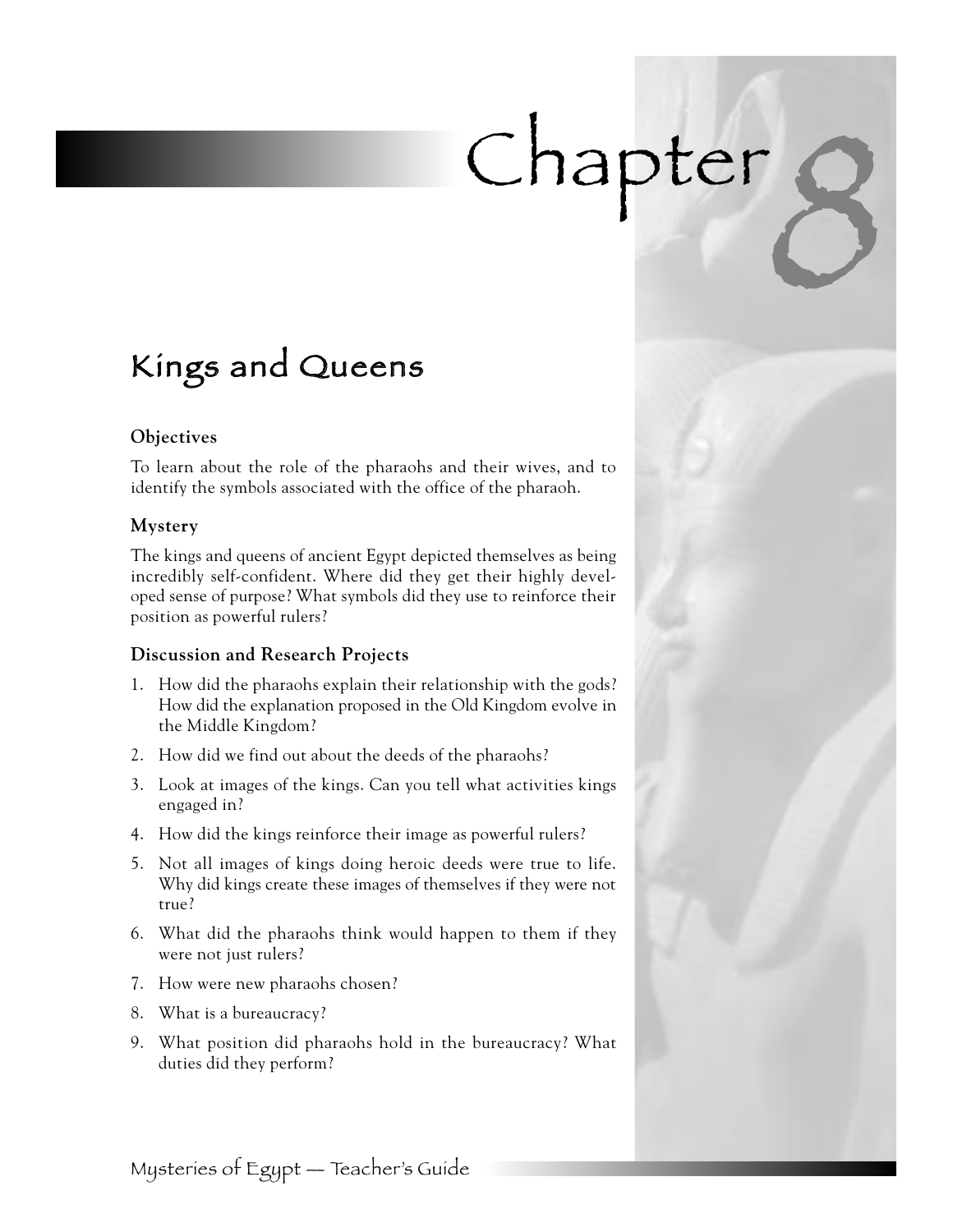- 10. Next to the pharaoh, who was the most powerful person? What were his duties?
- 11. Did the merit principle apply to the appointment of officials in the pharaoh's administration? What factors determined who got high positions in the pharaoh's government?
- 12. What code of behaviour governed civil servants in their relationship with their superiors?
- 13. Why did pharaohs sometimes marry women they were related to?
- 14. What did royal women wear or carry that signified their royalty?
- 15. Why do you think pharaohs had many wives?
- 16. Name some of the powerful women in ancient Egypt? What were they famous for?
- 17. What circumstances led Queen Hatshepsut to seize the throne and declare herself pharaoh of Egypt? Why do you think she wanted to be pharaoh?
- 18. What type of work did the pharaoh's wives do in the royal palaces?
- 19. What type of rivalry may have existed between the pharaoh's wives and children?
- 20. Name the symbols that surround drawings of royalty and deities, and explain their purpose.
- 21. What symbols do the royals hold in their hands to indicate their station in life?
- 22. Which symbols represent the idea of protection?
- 23. Which symbols are related to the creation myth?
- 24. Which symbols are associated with eternal life?
- 25. Compare the royal symbols of the ancient Egyptians with those of other ancient cultures. Which of these symbols are still used today to denote royalty?

#### **Creative Projects**

- 1. Use **Activity Sheet 18** to learn to identify various royal symbols.
- 2. Compare the headgear worn by royalty and deities. Draw the various types of headgear and explain their symbolic meaning.
- 3. Write an imaginary interview with one of the pharaoh's wives. Ask about her relationship with her husband, her children and the members of her extended family.
- 4. Try inventing a symbol for: a) life; b) protection; c) love; d) death; or e) anything else you can think of.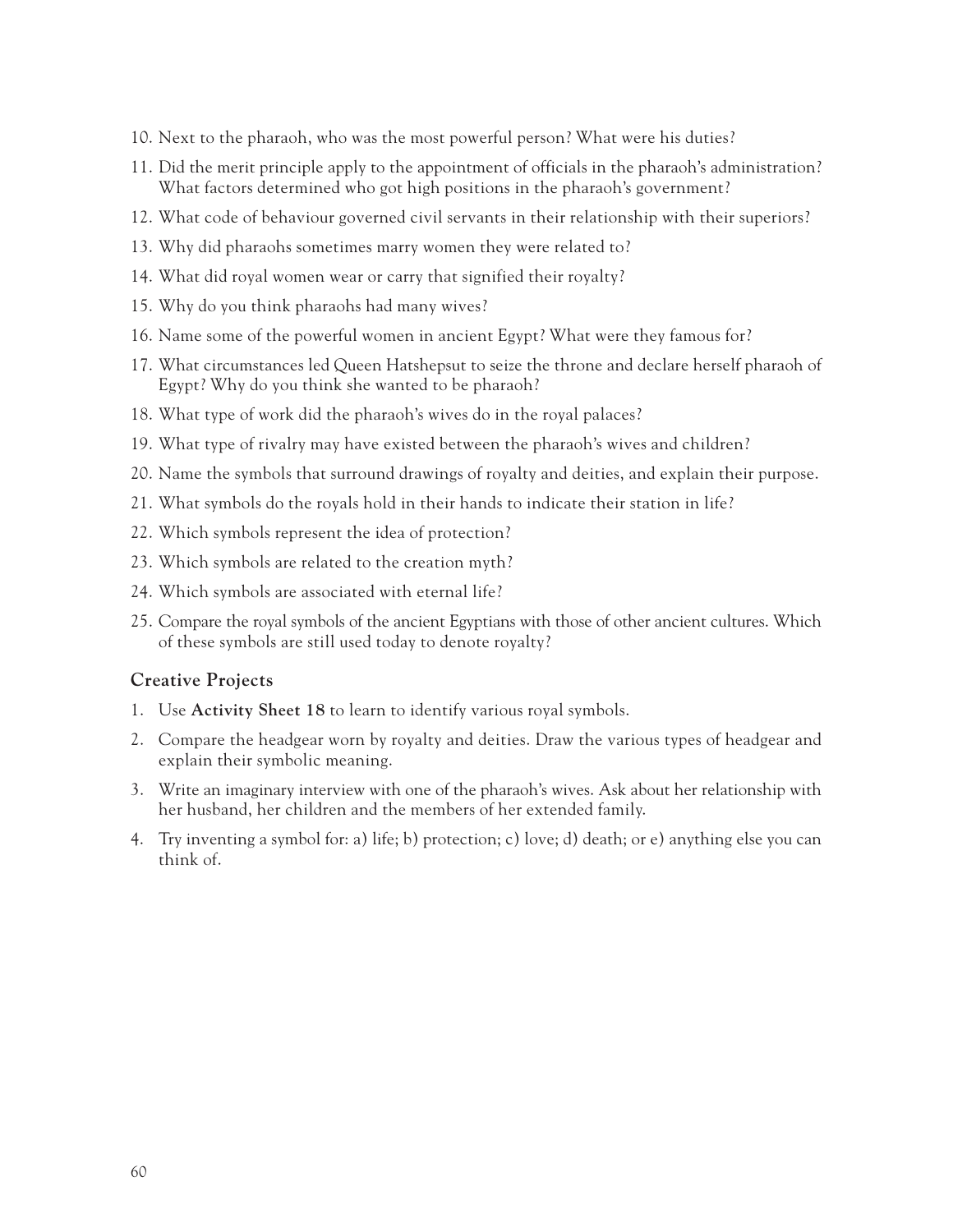#### FACT SHEET: The Kings and Queens of Ancient Egypt



King Menkaure (fourth dynasty) flanked by the goddess Hathor (left) and a female figure representing a district of Egypt. Menkaure would have been considered a god. This statue was found in the temple of his pyramid. CMC ECD98-028 #78 (photo)

#### **The Pharaoh as Religious Leader**

The word "pharaoh" comes from the Bible. It was first used by Joseph and Moses in the "Second Book of Kings". Although we use this word without distinction, it is an anachronism when used to refer to the Egyptian kings prior to the eighteenth dynasty.

Pharaohs began ruling Egypt in 3000 B.C., when Upper and Lower Egypt were united. During the Old Kingdom (2575-2134 B.C.), they considered themselves to be living gods who ruled with absolute power. They built pyramids as testimony of their greatness but left no official records of their achievements.

By the Middle Kingdom, the pharaohs no longer considered themselves to be living gods, but rather the representatives of the gods on earth. They left records of their deeds, but these were no more than a string of titles and laudatory epithets.

To reinforce their image as powerful divine rulers, the pharaohs

represented themselves in writings and sculptured reliefs on temple walls. They often depicted themselves as warriors who single-handedly killed scores of enemies and slaughtered a whole pride of lions. Similar depictions were repeated by one pharaoh after another, which leads one to question the validity of the scenes. For example, the war pictures of Ramses III at Karnak are exact copies of those of Ramses II. These deeds of heroism were, in part, designed for propaganda purposes. They reinforced the position of the king as head of state rather than reflecting historical reality.



The pyramid of Mycerinus at Giza CMC S97 10283



Pharaoh Den smiting an Asian enemy with a mace. His name is written in the serekh in front of his face.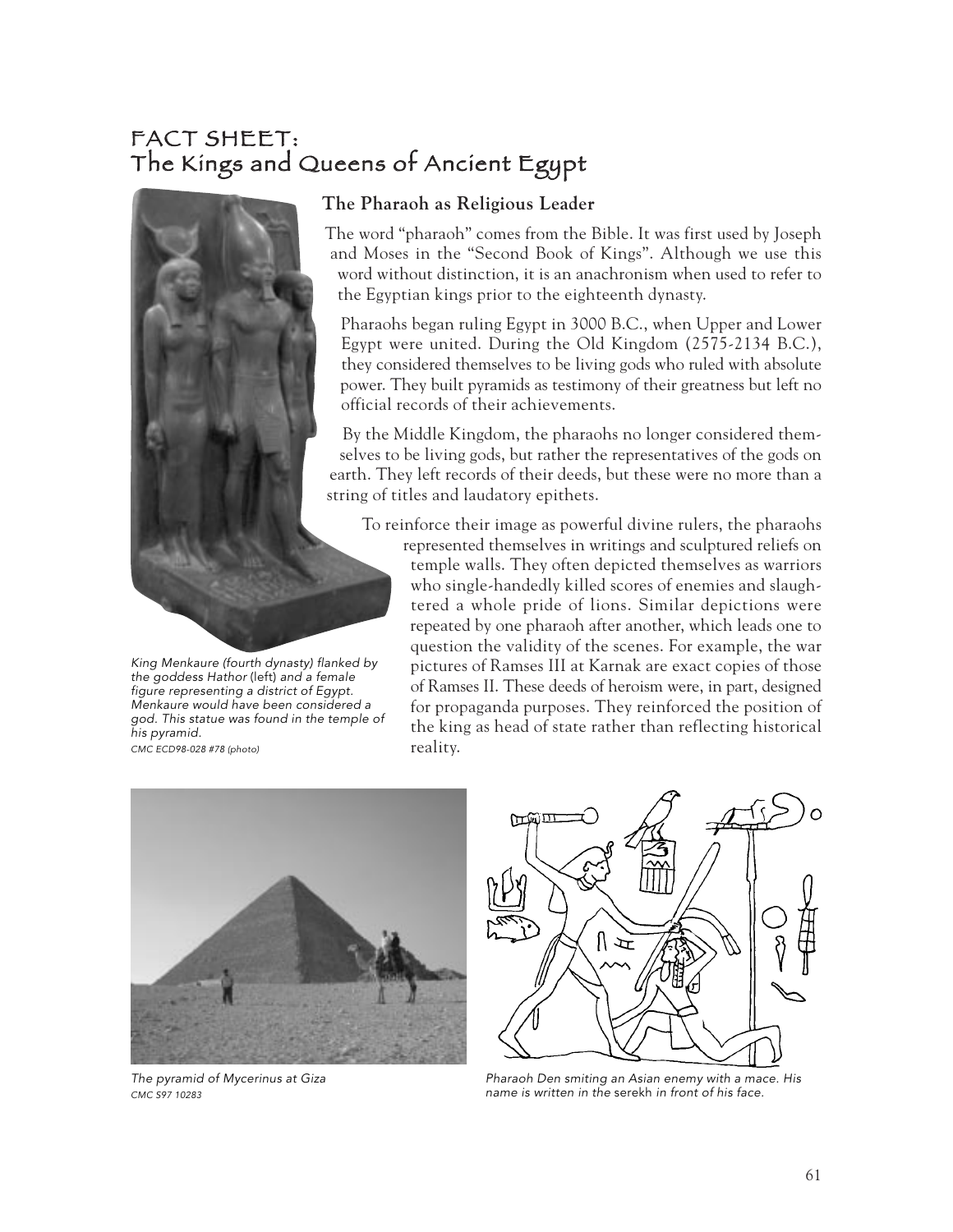In the fourth century B.C., a high priest and scribe of the sacred shrines of Egypt named Manetho compiled the first comprehensive list of the pharaohs. He grouped their reigns into dynastic divisions that to a large degree are still considered accurate today. The dynasties are grouped into several periods, starting with the Early Period (2920–2575 B.C.) and ending with the Late Period (712–332 B.C.). The first dynasty began with the legendary King Menes (who is believed to have been King Narmer), and the last one ended in 343 B.C. when Egypt fell to the Persians. Nectanebo II was the last Egyptian-born pharaoh to rule the country.

Not all the pharaohs were men, nor were they all Egyptian. Before the Graeco-Roman Period, at least three women ascended the throne, the most important being Queen Hatshepsut. Over several periods, Egypt was dominated by foreign powers that appointed kings from their own ranks.



A pharaoh striking an enemy. Bas-relief carving on a wall at Medinet Habu. CMC S97 10423

Exactly how successive pharaohs were chosen is not entirely clear. Sometimes a son of the pharaoh, or a powerful vizier (head priest) or feudal lord assumed the leadership, or an entirely new line of pharaohs arose following the collapse of the former monarchy. For example, Tutankhamun was succeeded by his elderly chief advisor, Ay, who was not of royal birth.



Pharaoh Amenophis I reigned for <sup>a</sup> quarter of a century and led a successful military expedition to Kush, a land to the south of Egypt that was rich in gold. CMC ECD98-024 #89 (photo)



A statue of Amenophis III (right), shown next to one of the god Sobek. Amenophis III reigned for almost 40 years during one of ancient Egypt's most prosperous and stable periods. CMC ECD98-034 #15 (photo)

#### **Bureaucracy**

Bureaucracy is not a modern invention; it was conceived by the Egyptians over 5,000 years ago. The creation of a bureaucracy in the Old Kingdom was a key factor in the inception of the Egyptian civilization. The king was the supreme head of state. Next to him, the most powerful officer in the hierarchy was the vizier, the executive head of the bureaucracy. The position of vizier was filled by a prince or a person of exceptional ability. His title is translated as "superintendent of all works of the king".

As the supreme judge of the state, the vizier ruled on all petitions and grievances brought to the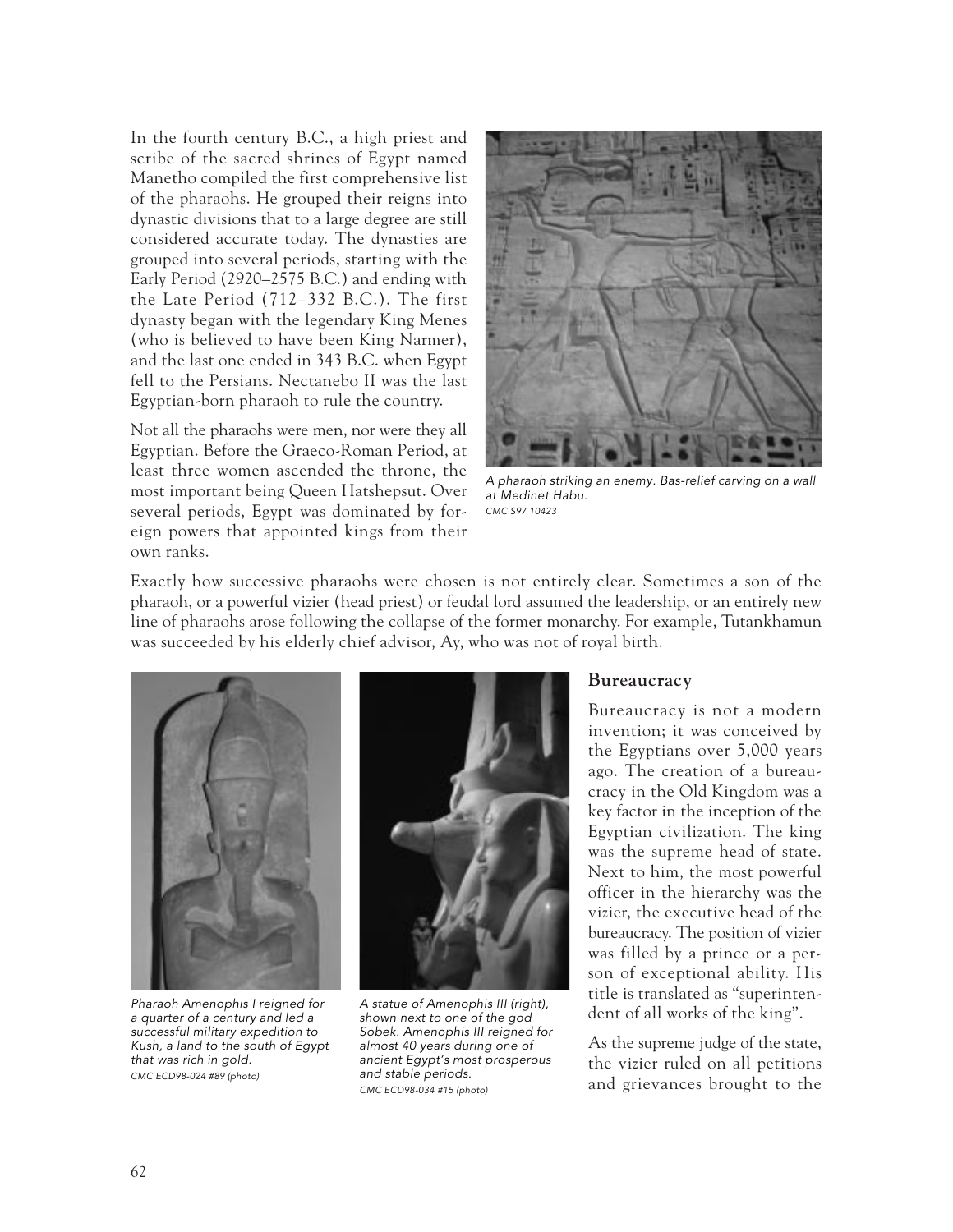

The Egyptian Hierarchy Drawing: Catherine Fitzpatrick

court. All royal commands passed through his hands before being transmitted to the scribes in his office. They in turn dispatched orders to the heads of distant towns and villages, and dictated the rules and regulations related to the collection of taxes.

The king was surrounded by the court, friends and favoured people who attained higher administrative positions. The tendency was to fill these positions on the basis of heredity. One of the most ardent wishes of these administrators was to climb the bureaucratic ladder through promotions and to hand their offices to their children.

Many concepts in modern bureaucracies can be traced to the Egyptians. The hierarchical structure and code of ethics of the Egyptian bureaucracy are echoed in modern governments. Ancient Egyptian bureaucrats, who aspired to higher positions, were counselled to obey their superiors and keep silence in all circumstances, $12$  in other words, not to contradict or challenge the wisdom of those in charge. They were expected to have tact and good manners, be faithful in delivering messages, and display humility that verged on subservience.<sup>13</sup> It is perhaps for these reasons that Egyptian officials were called civil servants, a designation that governments have adopted down through the ages.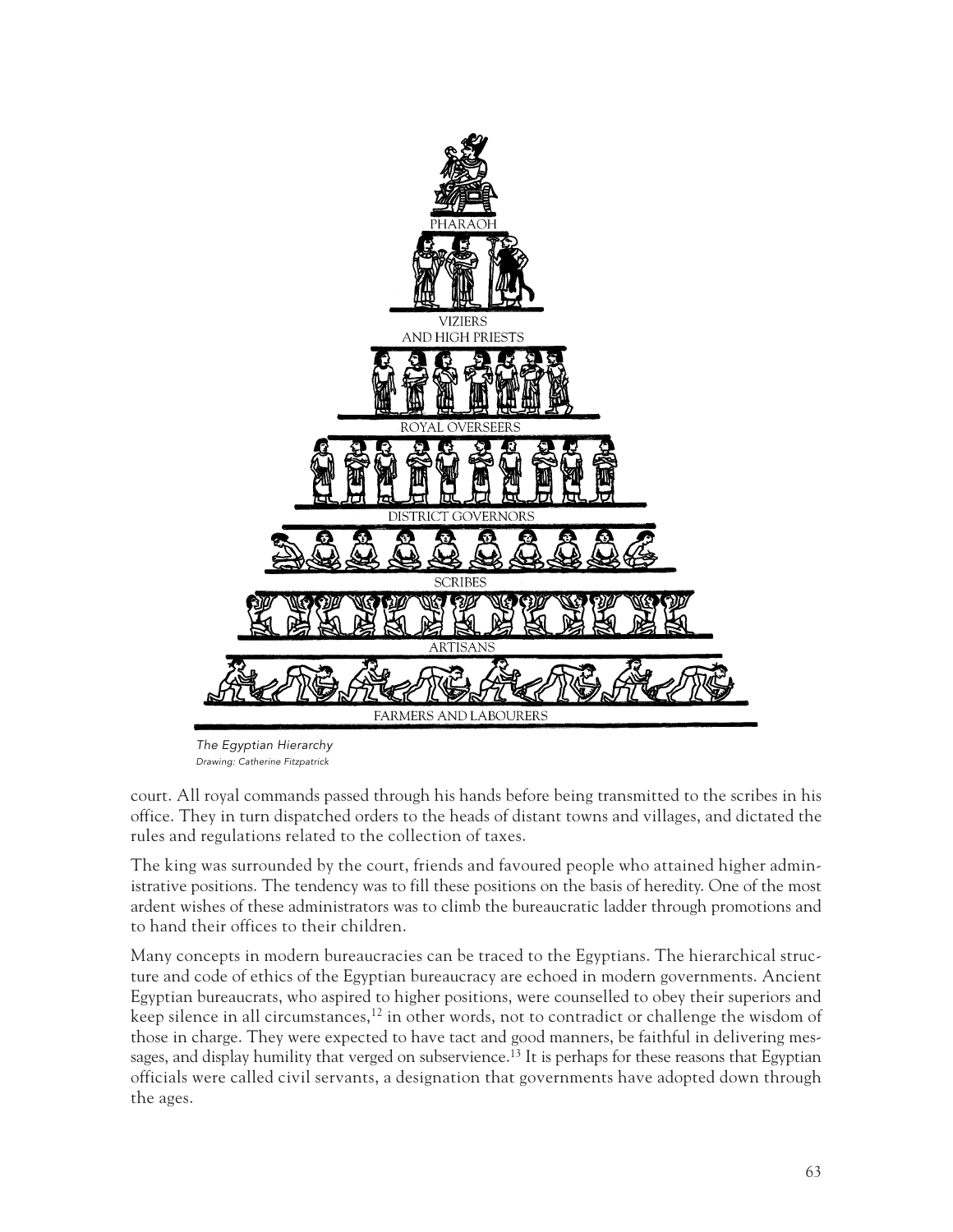

Monumental statue of Ramses II, one of the most powerful Egyptian pharaohs CMC ECD98-019 #275

#### **Royal Women**

Royal mothers, wives and daughters derived their status from their relationship with the king. Kings had many wives and royal families were large. The most prolific was Ramses II, who had eight wives and over a hundred children. To keep the royal bloodline pure, kings often married within their family, a sister or half sister, for example. In a few cases, they married their daughters, although it is not clear whether or not these marriages were true conjugal unions.

The status of royal women is evident in Egyptian art. One of the oldest royal insignia worn

by queens is the vulture headdress. The vulture's wings and body were spread over a tightly fitted cap, and the head jutted out at the front. The uraeus (cobra) head could be substituted for the vulture head. Both the vulture and the cobra served to protect the wearer from harm. They were the most characteristic marks of kingship and may have also been, by association, a symbol of divine queenship.

Another royal symbol worn by women from the thirteenth dynasty onward was a pair of falcon plumes mounted on a circular support. Similar double-feather headdresses were worn by Min, the fertility god, Amun, the creator god, and Hathor, the powerful goddess who controlled the cycles of nature. Like deities and kings, royal women are seen holding symbols such as the *ankh* (symbol of life), the sistrum (rattle) and the *menit* necklace.



Queen Nefertari wearing a vulture headdress surmounted by a pair of falcon plumes.



The nobleman Hunefer and his wife with arms raised in praise of the gods Photo: Harry Foster (CMC S98 3568)



Queen Nefertari, wife of Ramses II, wearing a vulture headdress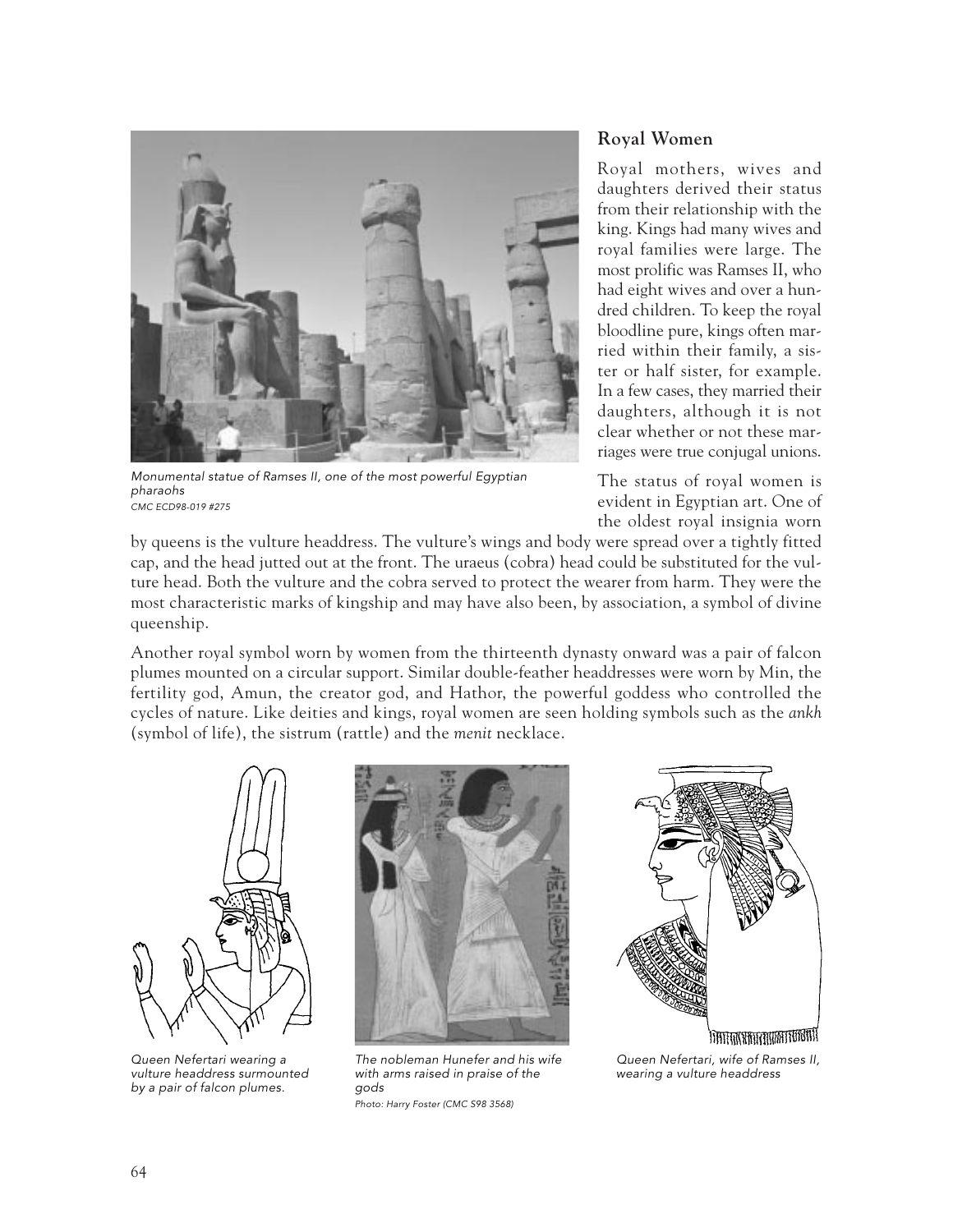Girls born to royal wives were given the title "king's daughters" to distinguish them from those of non-royal wives. Royal wives were called the king's principal wives to distinguish them from the others, although the principal wife was not always of royal birth. An example is Queen Tiy, the wife of Amenhotep III, Tutankhanum's grandfather. Daughters of foreign kings were sometimes wed to the pharaohs in diplomatic marriages. Not all these women had children by the king, however. Many were engaged in spinning,



Queen Hatshepsut was depicted on a temple wall dressed like a pharaoh with a beard and a slender masculine body.

weaving and other household duties within the various palaces throughout Egypt.

Little is known about the queens, but there are



Queen Ahmose-Nefertari, pregnant with her daughter Hatshepsut, is led to the birthing room by the gods

exceptions. Ahmose-Nefertari, the wife, and sister, of the first pharaoh of the eighteenth dynasty, King Ahmose, became a very powerful queen. She was the first in the history of Egypt to be given the title of God's Wife. When her son died, there was no obvious heir to the throne, so an army general, Thutmose I, became king. Upon his death, his son, Thutmose II, ruled with his half sister Hatshepsut. When he died, Hatshepsut took command and ruled Egypt as a pharaoh for 20 years. This was the first time a woman wielded such power and influence over the affairs of the state. During the Graeco-Roman period, Cleopatra VII was the most illustrious queen. Since the rulers of this period were of Macedonian (Greek or Roman) descent, they are not included in the list of Egyptian rulers of the pharaonic era.

#### Royal Symbols 14

Egyptian art is rich in symbols related to royalty and its religious beliefs. By learning to read these symbols, one can gain a better understanding and appreciation of Egyptian art. Below are a few of the most common symbols.

#### *Ankh*

In the shape of a mirror or a knot, the *ankh* is a symbol of life. It was often carried by deities or people in a funeral procession, or offered to the king as the breath of life.

## $\mathbf{P}$  $\qquad \qquad \Box$

#### **Cartouche**

A cartouche is an elliptical outline representing a length of rope that encloses the names of royal persons in hieroglyphs. It symbolized the pharaoh's status as ruler of all that the sun encircled. Napoleon's soldiers gave the cartouche its name. The word is derived from the Italian *cartoccio*, meaning a cornet of paper (a piece of paper rolled into the shape of a cone).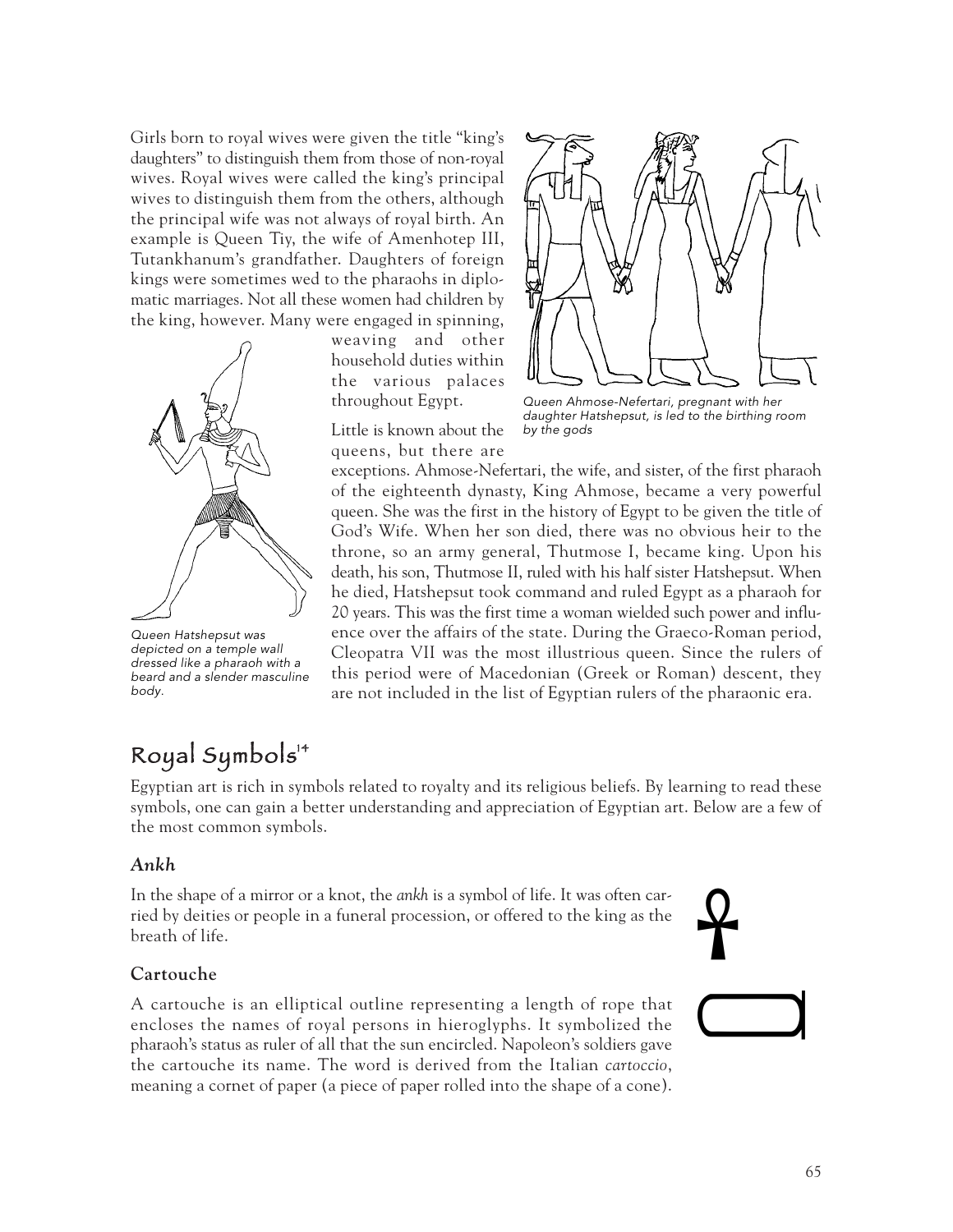In Italian art, the names of the people represented in paintings were enclosed in a drawing of a *cartoccio.* 

#### **Crook and Flail**

The crook and flail are two of the most prominent items in the royal regalia. Kings held them across their chest. The crook, in the shape of a shepherd's staff, is a sceptre symbolizing government and may be related to the concept of a good shepherd leading his flock.

#### **Crowns and Headgear**

Egyptian kings and gods are depicted wearing different crowns and headdresses. Before 3000 B.C., there was the white crown of Upper Egypt and the red crown of Lower Egypt. When Egypt was united, these two crowns were amalgamated into the Double Crown of Upper and Lower Egypt. Starting in the eighteenth dynasty, kings also wore the blue crown, and the white crown with a plume on either side and a small disk at the top.

Kings are often represented wearing the *nemes* headcloth, a piece of cloth pulled tight across the forehead and tied at the back, with two flaps hanging on the sides. Cobra (uraeus) and vulture heads were worn on the forehead. Kings shaved their heads but had a prominent beard.

**Gold**

The Egyptian symbol for gold is a collar with beads along the lower edge. Gold has long been associated with the gods and royalty. This imperishable metal reflects the brilliance of the sun and the hope of eternal life. Isis and Nephthys, two of the goddesses who protected the dead, are often shown kneeling on the gold sign at the ends of royal coffins.

#### **Isis Knot**

This sign is similar to the *ankh* sign, but rather than having a horizontal bar, it has two arms that are bent downward. It is closely associated with the *djed* pillar that represents Osiris, Isis's husband, and symbolizes the binary nature of life itself.

#### **Lotus**

The blue lotus was a symbol of the sun god and the pharaohs. Like the sun that sets in the evening and rises in the morning, the lotus flower blooms in the day and closes each night. In one version of the creation myth, the sun first rose out of a giant lotus flower that bloomed on the primordial mound. The lotus thus became a symbol of rebirth, the renewal of life and the promise of everlasting life.







Double Blue





 $\mathbb{R}$ 

 $\left\langle \right\rangle$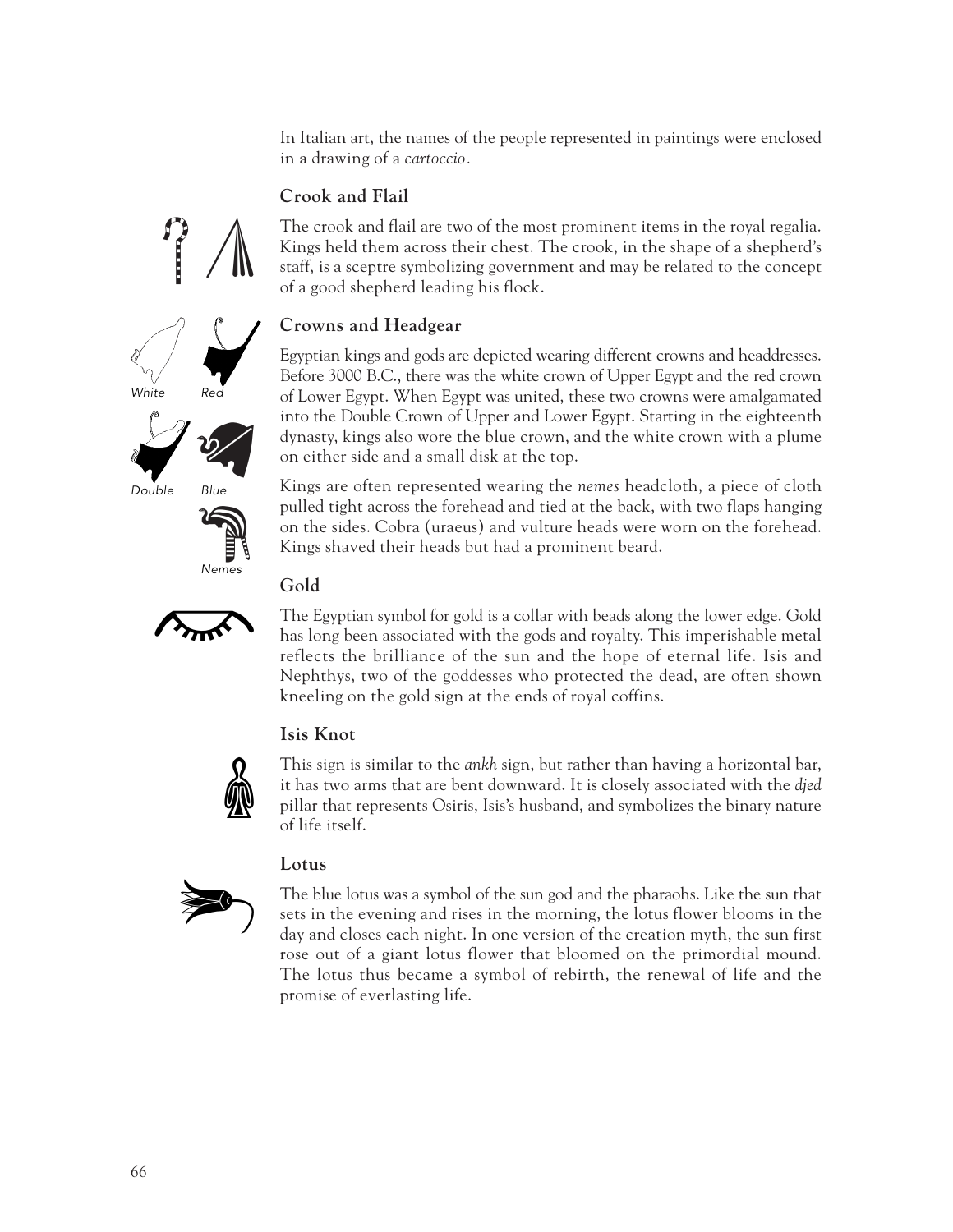#### *Menit* **Necklace**

This heavy beaded necklace with a crescent front piece and a counterweight at the back is associated with the goddess Hathor. It serves as a medium to transfer the goddess's power to the pharaoh. The pharaoh's wife is sometimes depicted offering the necklace to her husband, since she is the earthly representative of Hathor.

#### **Reed and Bee**

The Egyptian word *nsw* (he who belongs to the reed) is a symbol for Upper Egypt, and the word *bit* (he who belongs to the bee) is a symbol for Lower Egypt. When placed together, they represent the domain of the pharaoh, ruler of Upper and Lower Egypt.

#### **Papyrus**

A water plant, the papyrus symbolizes the primeval marshes of the creation story. The heraldic plant of Lower Egypt, it was used to decorate columns in temples built by the pharaohs.

#### **Scarab**

The scarab's habit of laying its eggs in a ball of dung, which is then rolled along the ground and dropped into a hole, made it an obvious symbol for the sun god. It represented the rising sun god and, through association, the pharaohs.

#### *Shen* **Ring**

The circular *shen* ring represents the concept of eternity, having no beginning and no end. It is associated with the solar disk, the serpent that bites its tail, and divine birds that are often shown holding the sign in their claws.

#### **Sistrum**

A ceremonial instrument, the sistrum is a rattle that is often shaped like the *ankh* symbol. It is associated with the goddess Hathor, and its sound is thought to bring protection and divine blessing through fertility and rebirth.

#### **Sceptres**

The sceptre, or rod, is one of the oldest and most enduring symbols associated with royalty and the deities. Two types of sceptres are found in Egyptian art. The *was*, a symbol of power and dominion, has a straight shaft, a crooked handle in the shape of an animal head and a forked base. The *sekhem* symbolizes divine power and has a straight shaft with an enlarged cylindrical end.